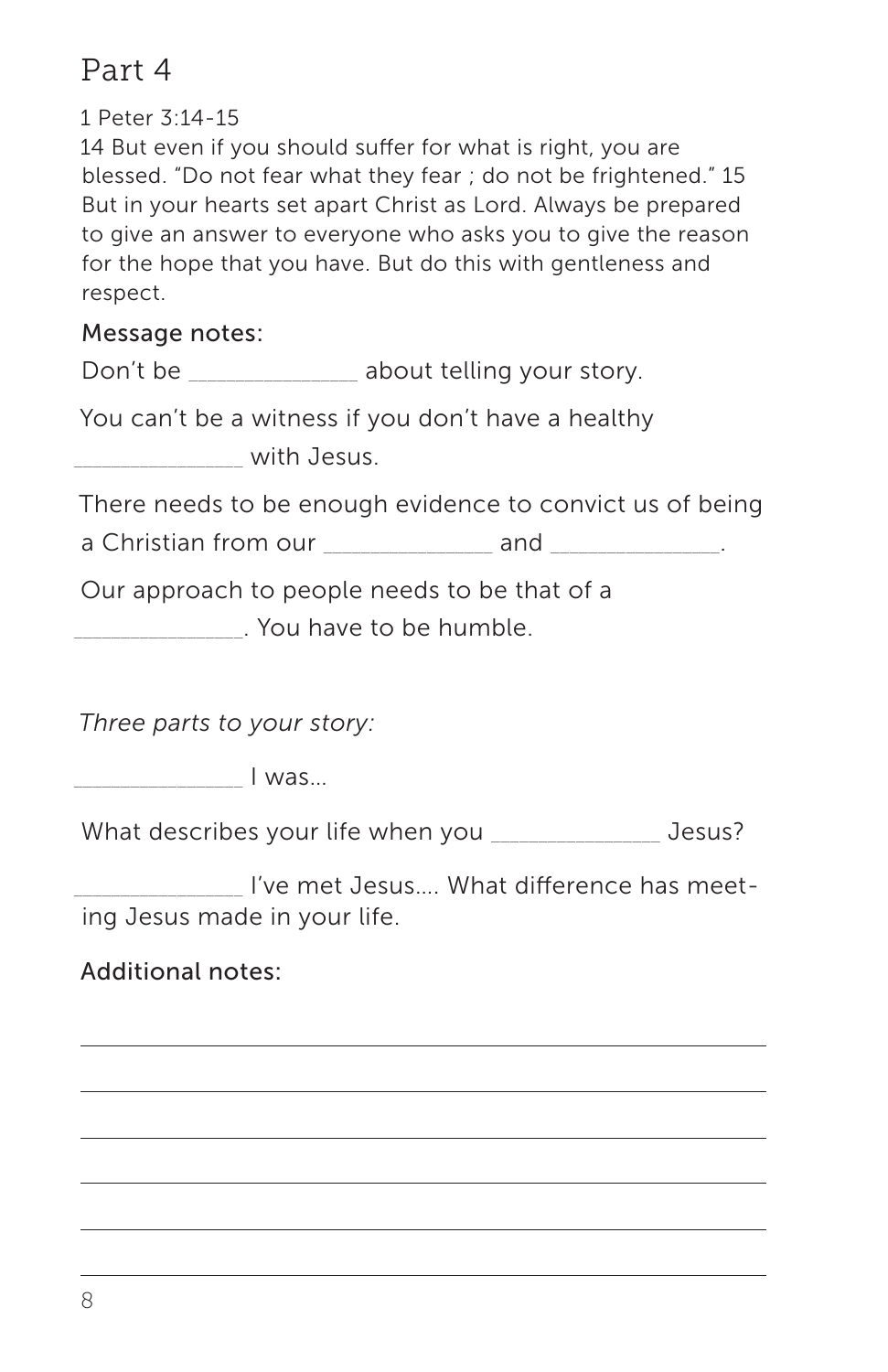Part 4

# *Sharing your story practice is located on the next pages.*

After writing your story, take time for everyone in the group to practice sharing their story

Discussion Questions (after practicing sharing your story):

Do you have more questions about how to share your story?

What stood out to you in practicing your story?

Who are two people in your life that you should share your story with this week?

Do you find it intimidating to share your story? Why or why not?

How does having a healthy relationship with Jesus impact your ability to share your story?

#### Ministry Time Questions:

Pray for each other for grace as you share your story with people this week.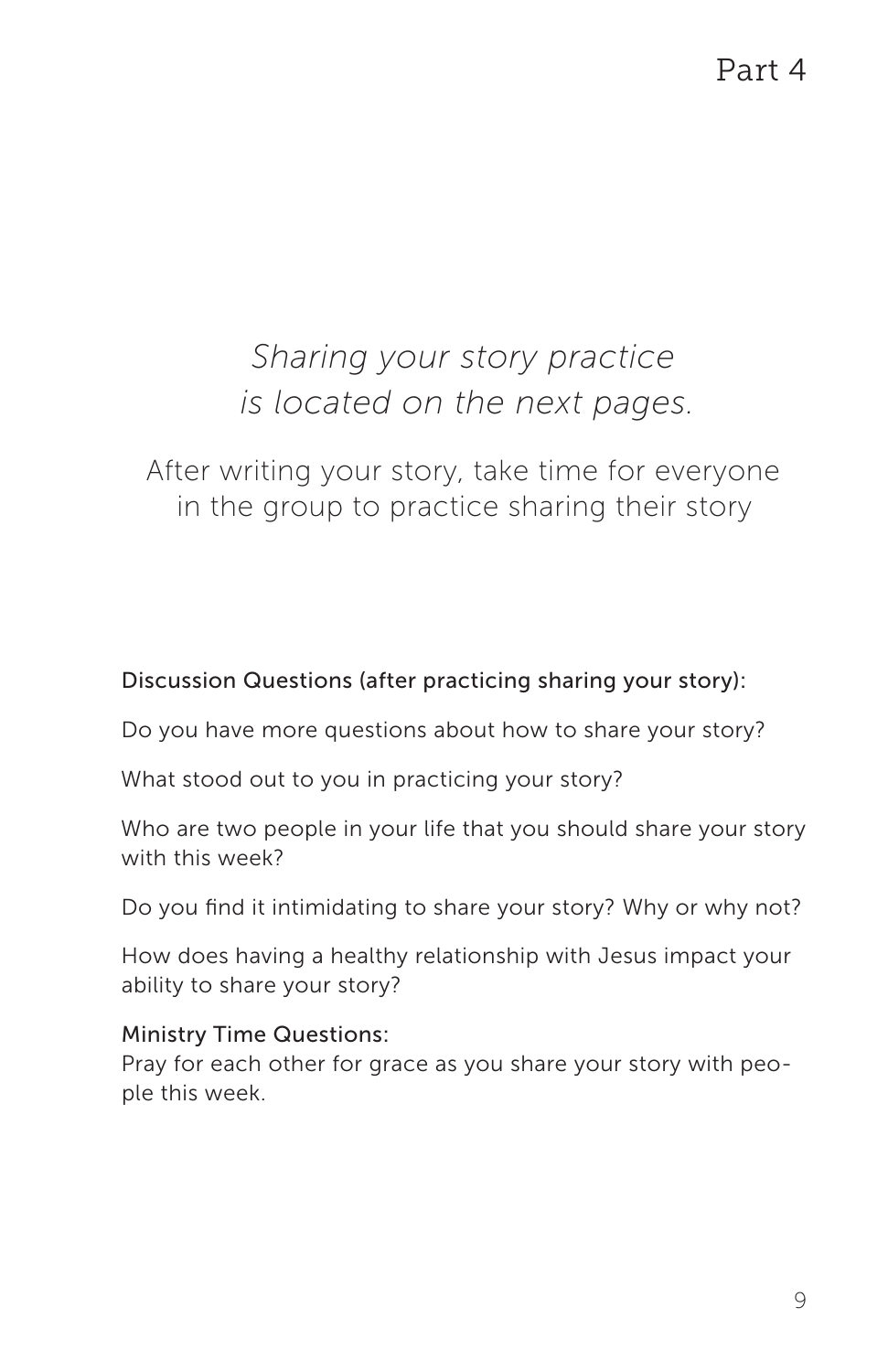### Part 4 Example:

Write one or two words that describe you in each of these times in your life. After that, take some time to tie those three elements together as you write out your story.

Before Christ... I was lost and alone

When I met Jesus... I was forgiven and given direction

Since I've met Jesus... no longer alone!, I'm still growing

### My story:

Before I knew Jesus, I was lost and alone. I always felt lonely. But then when I met Jesus at church, I realized that I could have a relationship with Him. I received His forgiveness for my sins and began to live in His direction for my life. I no longer felt alone, but began to see Jesus with me in my life. I've been growing in this, and things definitely aren't perfect, but He's helping me. For the first time in my life, I have a real relationship with Jesus and I'm no longer alone. He is changing me for the better every day!